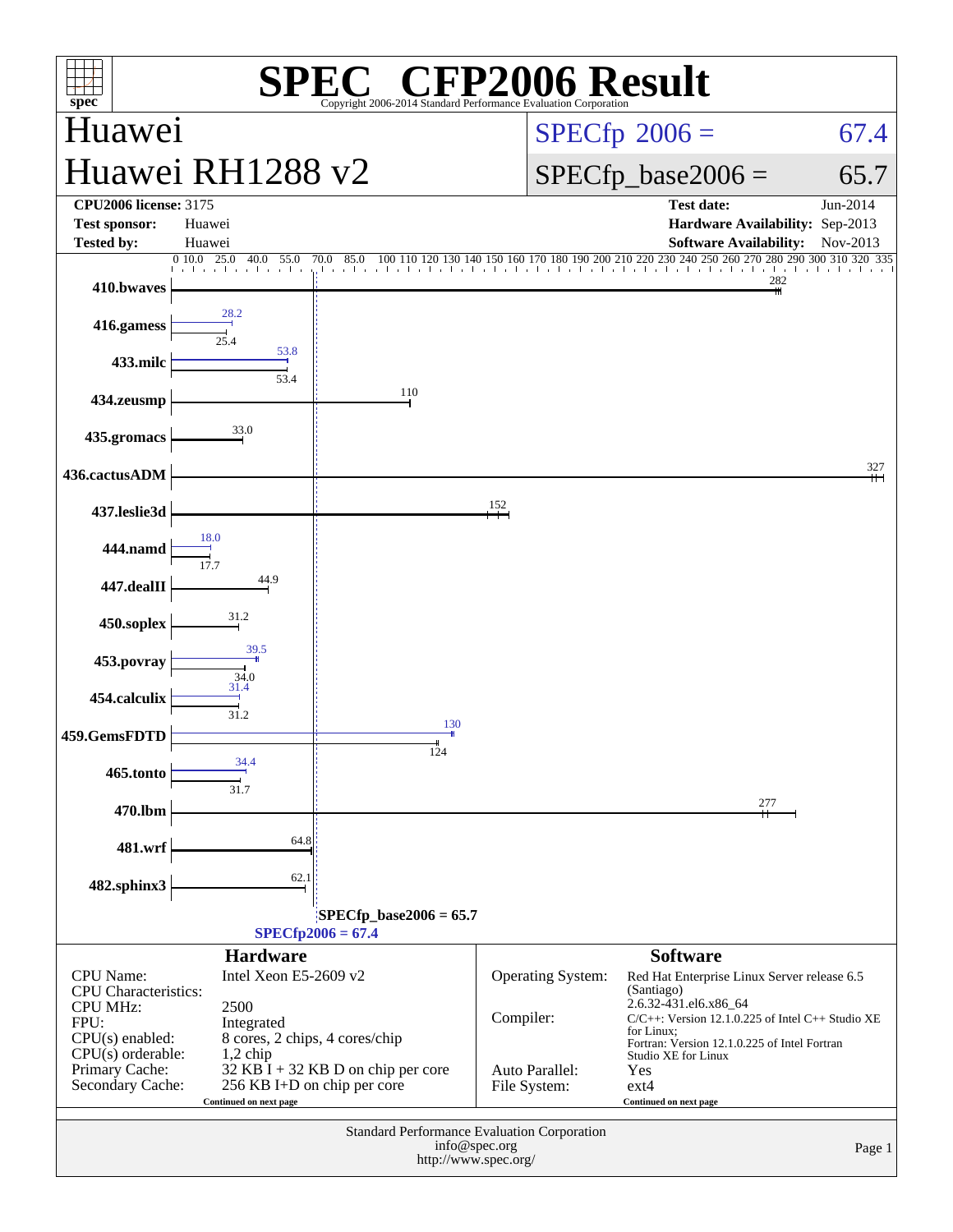

# Huawei Huawei RH1288 v2

## $SPECfp2006 = 67.4$  $SPECfp2006 = 67.4$

## $SPECfp\_base2006 = 65.7$

| <b>CPU2006 license: 3175</b>                                                      |                                                                                                                       | <b>Test date:</b>                                                                  | $Jun-2014$                                                 |            |
|-----------------------------------------------------------------------------------|-----------------------------------------------------------------------------------------------------------------------|------------------------------------------------------------------------------------|------------------------------------------------------------|------------|
| <b>Test sponsor:</b>                                                              | Huawei                                                                                                                |                                                                                    | Hardware Availability: Sep-2013                            |            |
| <b>Tested by:</b>                                                                 | Huawei                                                                                                                |                                                                                    | <b>Software Availability:</b>                              | $Nov-2013$ |
| L3 Cache:<br>Other Cache:<br>Memory:<br>Disk Subsystem:<br><b>Other Hardware:</b> | 10 MB I+D on chip per chip<br>None<br>256 GB (16 x 16 GB 2Rx4 PC3-14900R-13, ECC)<br>1 x 300 GB SAS, 10000RPM<br>None | <b>System State:</b><br><b>Base Pointers:</b><br>Peak Pointers:<br>Other Software: | Run level 3 (multi-user)<br>64-bit<br>$32/64$ -bit<br>None |            |

| <b>Results Table</b>   |                                                                                                          |              |                |       |                |             |                |              |                |              |                |              |
|------------------------|----------------------------------------------------------------------------------------------------------|--------------|----------------|-------|----------------|-------------|----------------|--------------|----------------|--------------|----------------|--------------|
|                        | <b>Base</b>                                                                                              |              |                |       |                | <b>Peak</b> |                |              |                |              |                |              |
| <b>Benchmark</b>       | <b>Seconds</b>                                                                                           | <b>Ratio</b> | <b>Seconds</b> | Ratio | <b>Seconds</b> | Ratio       | <b>Seconds</b> | <b>Ratio</b> | <b>Seconds</b> | <b>Ratio</b> | <b>Seconds</b> | <b>Ratio</b> |
| 410.bwayes             | 48.4                                                                                                     | 281          | 48.0           | 283   | 48.2           | 282         | 48.4           | 281          | 48.0           | 283          | 48.2           | 282          |
| $416$ .gamess          | 772                                                                                                      | 25.4         | 772            | 25.4  | 771            | 25.4        | 695            | 28.2         | 696            | 28.1         | 694            | 28.2         |
| $433$ .milc            | 172                                                                                                      | 53.4         | 172            | 53.4  | 172            | 53.5        | 170            | 53.9         | 170            | 53.8         | 171            | 53.8         |
| $434$ . zeusmp         | 82.2                                                                                                     | 111          | 82.4           | 110   | 82.4           | 110         | 82.2           | 111          | 82.4           | <b>110</b>   | 82.4           | 110          |
| $435.$ gromacs         | 216                                                                                                      | 33.0         | 216            | 33.0  | 216            | 33.0        | 216            | 33.0         | 216            | 33.0         | 216            | 33.0         |
| 436.cactusADM          | 36.5                                                                                                     | 327          | 36.1           | 331   | 36.7           | 325         | 36.5           | 327          | 36.1           | 331          | 36.7           | 325          |
| 437.leslie3d           | 60.0                                                                                                     | 157          | 64.0           | 147   | 62.0           | <u>152</u>  | 60.0           | 157          | 64.0           | 147          | 62.0           | <u>152</u>   |
| 444.namd               | 453                                                                                                      | 17.7         | 453            | 17.7  | 453            | 17.7        | 445            | 18.0         | 445            | 18.0         | 445            | 18.0         |
| $ 447 \text{.}$ dealII | 255                                                                                                      | 44.9         | 255            | 44.9  | 254            | 45.0        | 255            | 44.9         | 255            | 44.9         | 254            | 45.0         |
| $450$ .soplex          | 267                                                                                                      | 31.2         | 267            | 31.2  | 267            | 31.3        | 267            | 31.2         | 267            | 31.2         | 267            | 31.3         |
| $453$ .povray          | 156                                                                                                      | 34.1         | 158            | 33.6  | 156            | 34.0        | 132            | 40.3         | 136            | 39.2         | 135            | 39.5         |
| $ 454$ .calculix       | 264                                                                                                      | 31.2         | 264            | 31.2  | 265            | 31.2        | 263            | 31.3         | 263            | 31.4         | 263            | 31.4         |
| 459.GemsFDTD           | 86.1                                                                                                     | 123          | 85.7           | 124   | 85.7           | 124         | 81.6           | 130          | 81.0           | 131          | 81.4           | <u>130</u>   |
| $465$ .tonto           | 310                                                                                                      | 31.7         | 311            | 31.7  | 310            | 31.7        | 286            | 34.4         | 286            | 34.4         | 286            | 34.4         |
| 470.1bm                | 47.4                                                                                                     | 290          | 50.0           | 275   | 49.6           | 277         | 47.4           | 290          | 50.0           | 275          | 49.6           | 277          |
| $ 481$ .wrf            | 172                                                                                                      | 64.8         | 173            | 64.7  | 171            | 65.2        | 172            | 64.8         | 173            | 64.7         | 171            | 65.2         |
| $482$ .sphinx $3$      | 314                                                                                                      | 62.2         | 315            | 61.9  | 314            | 62.1        | 314            | 62.2         | 315            | 61.9         | 314            | 62.1         |
|                        | Results appear in the order in which they were run. Bold underlined text indicates a median measurement. |              |                |       |                |             |                |              |                |              |                |              |

### **[Operating System Notes](http://www.spec.org/auto/cpu2006/Docs/result-fields.html#OperatingSystemNotes)**

Stack size set to unlimited using "ulimit -s unlimited"

### **[Platform Notes](http://www.spec.org/auto/cpu2006/Docs/result-fields.html#PlatformNotes)**

 BIOS configuration: Set Power Efficiency Mode to Performance Baseboard Management Controller used to adjust the fan speed to 100% Sysinfo program /spec/config/sysinfo.rev6800 \$Rev: 6800 \$ \$Date:: 2011-10-11 #\$ 6f2ebdff5032aaa42e583f96b07f99d3 running on localhost Tue Jun 10 17:43:32 2014

 This section contains SUT (System Under Test) info as seen by some common utilities. To remove or add to this section, see: <http://www.spec.org/cpu2006/Docs/config.html#sysinfo> Continued on next page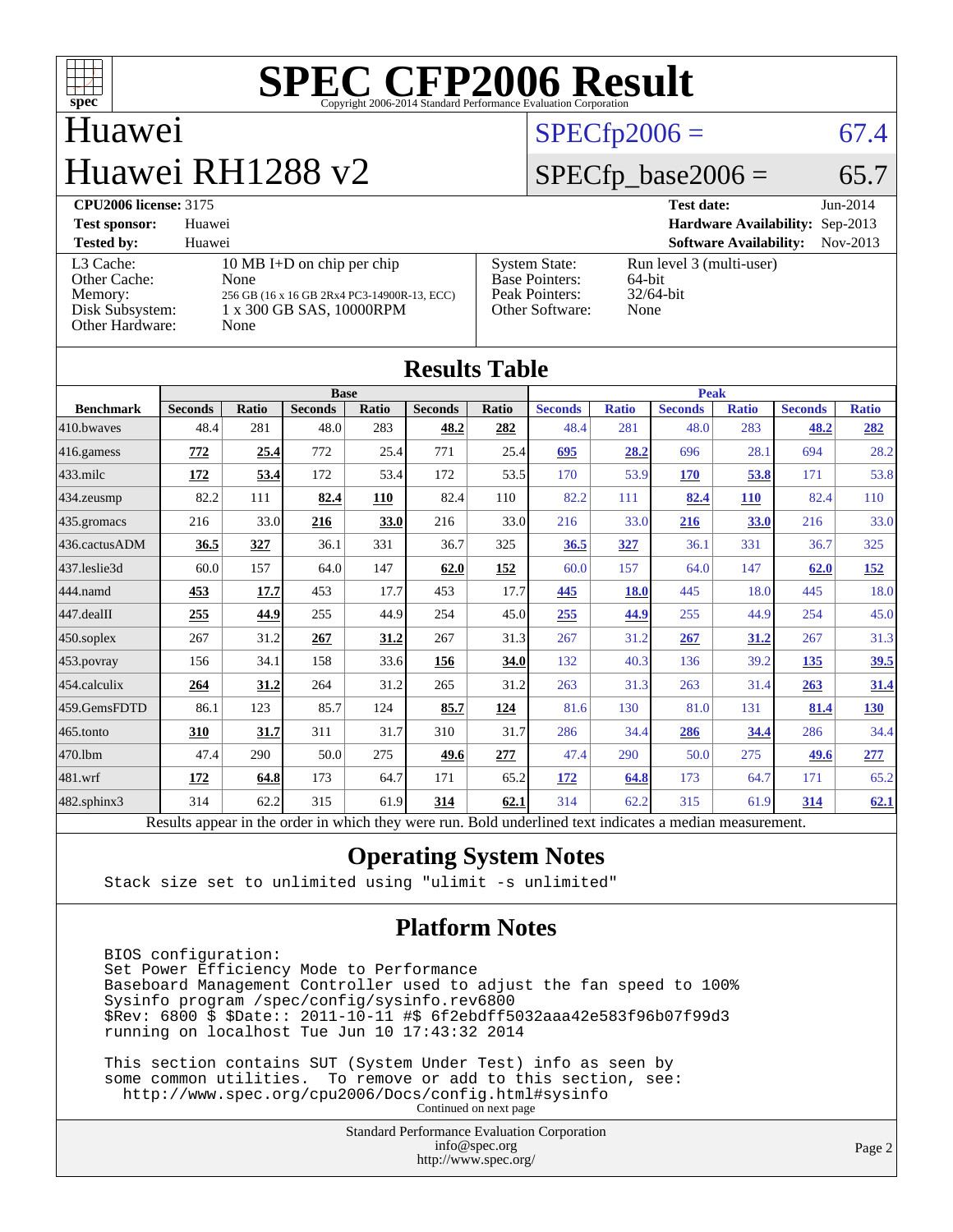

# Huawei Huawei RH1288 v2

 $SPECTp2006 = 67.4$ 

 $SPECTp\_base2006 = 65.7$ 

**[CPU2006 license:](http://www.spec.org/auto/cpu2006/Docs/result-fields.html#CPU2006license)** 3175 **[Test date:](http://www.spec.org/auto/cpu2006/Docs/result-fields.html#Testdate)** Jun-2014 **[Test sponsor:](http://www.spec.org/auto/cpu2006/Docs/result-fields.html#Testsponsor)** Huawei **[Hardware Availability:](http://www.spec.org/auto/cpu2006/Docs/result-fields.html#HardwareAvailability)** Sep-2013 **[Tested by:](http://www.spec.org/auto/cpu2006/Docs/result-fields.html#Testedby)** Huawei **[Software Availability:](http://www.spec.org/auto/cpu2006/Docs/result-fields.html#SoftwareAvailability)** Nov-2013

### **[Platform Notes \(Continued\)](http://www.spec.org/auto/cpu2006/Docs/result-fields.html#PlatformNotes)**

 From /proc/cpuinfo model name : Intel(R) Xeon(R) CPU E5-2609 v2 @ 2.50GHz 2 "physical id"s (chips) 8 "processors" cores, siblings (Caution: counting these is hw and system dependent. The following excerpts from /proc/cpuinfo might not be reliable. Use with caution.) cpu cores : 4 siblings : 4 physical 0: cores 0 1 2 3 physical 1: cores 0 1 2 3 cache size : 10240 KB From /proc/meminfo MemTotal: 264478184 kB HugePages\_Total: 0 Hugepagesize: 2048 kB /usr/bin/lsb\_release -d Red Hat Enterprise Linux Server release 6.5 (Santiago) From /etc/\*release\* /etc/\*version\* redhat-release: Red Hat Enterprise Linux Server release 6.5 (Santiago) system-release: Red Hat Enterprise Linux Server release 6.5 (Santiago) system-release-cpe: cpe:/o:redhat:enterprise\_linux:6server:ga:server uname -a: Linux localhost 2.6.32-431.el6.x86\_64 #1 SMP Sun Nov 10 22:19:54 EST 2013 x86\_64 x86\_64 x86\_64 GNU/Linux run-level 3 Jun 10 10:11 SPEC is set to: /spec<br>Filesystem Type Type Size Used Avail Use% Mounted on /dev/sda2 ext4 272G 50G 208G 20% / Additional information from dmidecode: Memory: 13x Hynix HMT42GR7AFR4C-RD 16 GB 1867 MHz 2 rank 3x Samsung M393B2G70DB0-CMA 16 GB 1867 MHz 2 rank (End of data from sysinfo program)

### **[General Notes](http://www.spec.org/auto/cpu2006/Docs/result-fields.html#GeneralNotes)**

```
Environment variables set by runspec before the start of the run:
KMP_AFFINITY = "granularity=fine,compact,0,1"
LD_LIBRARY_PATH = "/spec/libs/32:/spec/libs/64"
OMP_NUM_THREADS = "8"
```
Continued on next page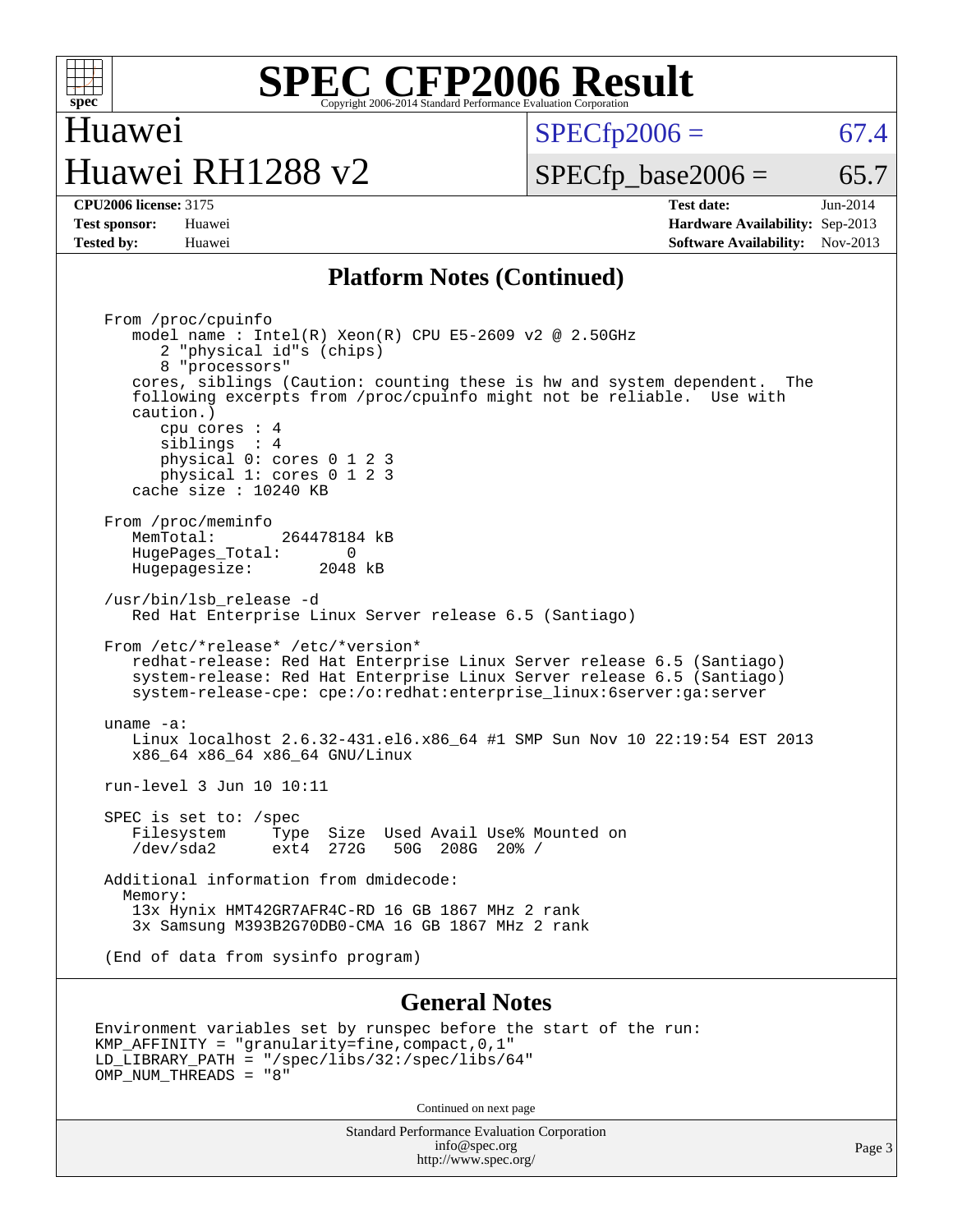

## Huawei

# Huawei RH1288 v2

 $SPECTp2006 = 67.4$ 

 $SPECTp\_base2006 = 65.7$ 

**[CPU2006 license:](http://www.spec.org/auto/cpu2006/Docs/result-fields.html#CPU2006license)** 3175 **[Test date:](http://www.spec.org/auto/cpu2006/Docs/result-fields.html#Testdate)** Jun-2014 **[Test sponsor:](http://www.spec.org/auto/cpu2006/Docs/result-fields.html#Testsponsor)** Huawei **[Hardware Availability:](http://www.spec.org/auto/cpu2006/Docs/result-fields.html#HardwareAvailability)** Sep-2013 **[Tested by:](http://www.spec.org/auto/cpu2006/Docs/result-fields.html#Testedby)** Huawei **[Software Availability:](http://www.spec.org/auto/cpu2006/Docs/result-fields.html#SoftwareAvailability)** Nov-2013

### **[General Notes \(Continued\)](http://www.spec.org/auto/cpu2006/Docs/result-fields.html#GeneralNotes)**

 Binaries compiled on a system with 2 x Xeon X5645 CPU + 16GB memory using RHEL 6.1 Transparent Huge Pages enabled with: echo always > /sys/kernel/mm/redhat\_transparent\_hugepage/enabled The Huawei RH2288H v2 and Huawei RH2288 v2 and the Huawei RH1288 v2 models are electronically equivalent. The results have been measured on a Huawei RH2288H v2 model

## **[Base Compiler Invocation](http://www.spec.org/auto/cpu2006/Docs/result-fields.html#BaseCompilerInvocation)**

[C benchmarks](http://www.spec.org/auto/cpu2006/Docs/result-fields.html#Cbenchmarks): [icc -m64](http://www.spec.org/cpu2006/results/res2014q3/cpu2006-20140612-29886.flags.html#user_CCbase_intel_icc_64bit_0b7121f5ab7cfabee23d88897260401c)

[C++ benchmarks:](http://www.spec.org/auto/cpu2006/Docs/result-fields.html#CXXbenchmarks) [icpc -m64](http://www.spec.org/cpu2006/results/res2014q3/cpu2006-20140612-29886.flags.html#user_CXXbase_intel_icpc_64bit_bedb90c1146cab66620883ef4f41a67e)

[Fortran benchmarks](http://www.spec.org/auto/cpu2006/Docs/result-fields.html#Fortranbenchmarks): [ifort -m64](http://www.spec.org/cpu2006/results/res2014q3/cpu2006-20140612-29886.flags.html#user_FCbase_intel_ifort_64bit_ee9d0fb25645d0210d97eb0527dcc06e)

[Benchmarks using both Fortran and C](http://www.spec.org/auto/cpu2006/Docs/result-fields.html#BenchmarksusingbothFortranandC): [icc -m64](http://www.spec.org/cpu2006/results/res2014q3/cpu2006-20140612-29886.flags.html#user_CC_FCbase_intel_icc_64bit_0b7121f5ab7cfabee23d88897260401c) [ifort -m64](http://www.spec.org/cpu2006/results/res2014q3/cpu2006-20140612-29886.flags.html#user_CC_FCbase_intel_ifort_64bit_ee9d0fb25645d0210d97eb0527dcc06e)

### **[Base Portability Flags](http://www.spec.org/auto/cpu2006/Docs/result-fields.html#BasePortabilityFlags)**

| 410.bwaves: -DSPEC CPU LP64<br>416.gamess: -DSPEC_CPU_LP64 |                                                                |
|------------------------------------------------------------|----------------------------------------------------------------|
| 433.milc: -DSPEC CPU LP64                                  |                                                                |
| 434.zeusmp: -DSPEC_CPU_LP64                                |                                                                |
| 435.gromacs: -DSPEC_CPU_LP64 -nofor_main                   |                                                                |
| 436.cactusADM: - DSPEC CPU LP64 - nofor main               |                                                                |
| 437.leslie3d: -DSPEC CPU LP64                              |                                                                |
| 444.namd: -DSPEC CPU LP64                                  |                                                                |
| 447.dealII: -DSPEC CPU LP64                                |                                                                |
| 450.soplex: -DSPEC_CPU_LP64                                |                                                                |
| 453.povray: -DSPEC_CPU_LP64                                |                                                                |
| 454.calculix: - DSPEC CPU LP64 - nofor main                |                                                                |
| 459. GemsFDTD: - DSPEC CPU LP64                            |                                                                |
| 465.tonto: - DSPEC CPU LP64                                |                                                                |
| 470.1bm: - DSPEC CPU LP64                                  |                                                                |
|                                                            | 481.wrf: -DSPEC_CPU_LP64 -DSPEC_CPU_CASE_FLAG -DSPEC_CPU_LINUX |
| 482.sphinx3: -DSPEC_CPU_LP64                               |                                                                |
|                                                            |                                                                |

## **[Base Optimization Flags](http://www.spec.org/auto/cpu2006/Docs/result-fields.html#BaseOptimizationFlags)**

[C benchmarks](http://www.spec.org/auto/cpu2006/Docs/result-fields.html#Cbenchmarks):

[-xAVX](http://www.spec.org/cpu2006/results/res2014q3/cpu2006-20140612-29886.flags.html#user_CCbase_f-xAVX) [-ipo](http://www.spec.org/cpu2006/results/res2014q3/cpu2006-20140612-29886.flags.html#user_CCbase_f-ipo) [-O3](http://www.spec.org/cpu2006/results/res2014q3/cpu2006-20140612-29886.flags.html#user_CCbase_f-O3) [-no-prec-div](http://www.spec.org/cpu2006/results/res2014q3/cpu2006-20140612-29886.flags.html#user_CCbase_f-no-prec-div) [-static](http://www.spec.org/cpu2006/results/res2014q3/cpu2006-20140612-29886.flags.html#user_CCbase_f-static) [-parallel](http://www.spec.org/cpu2006/results/res2014q3/cpu2006-20140612-29886.flags.html#user_CCbase_f-parallel) [-opt-prefetch](http://www.spec.org/cpu2006/results/res2014q3/cpu2006-20140612-29886.flags.html#user_CCbase_f-opt-prefetch) [-ansi-alias](http://www.spec.org/cpu2006/results/res2014q3/cpu2006-20140612-29886.flags.html#user_CCbase_f-ansi-alias)

Continued on next page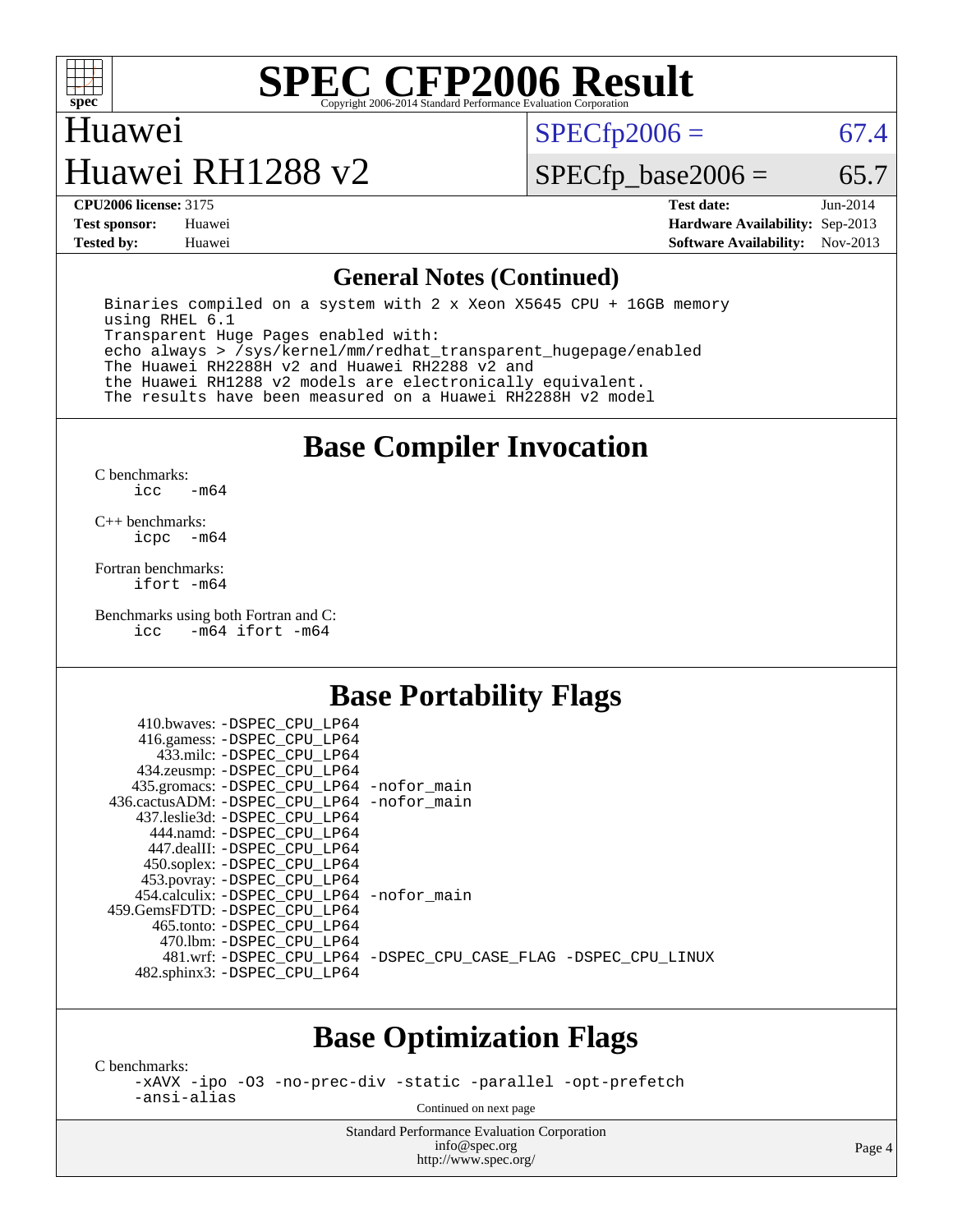

# Huawei Huawei RH1288 v2

 $SPECTp2006 = 67.4$ 

 $SPECTp\_base2006 = 65.7$ 

**[CPU2006 license:](http://www.spec.org/auto/cpu2006/Docs/result-fields.html#CPU2006license)** 3175 **[Test date:](http://www.spec.org/auto/cpu2006/Docs/result-fields.html#Testdate)** Jun-2014 **[Test sponsor:](http://www.spec.org/auto/cpu2006/Docs/result-fields.html#Testsponsor)** Huawei **[Hardware Availability:](http://www.spec.org/auto/cpu2006/Docs/result-fields.html#HardwareAvailability)** Sep-2013 **[Tested by:](http://www.spec.org/auto/cpu2006/Docs/result-fields.html#Testedby)** Huawei **[Software Availability:](http://www.spec.org/auto/cpu2006/Docs/result-fields.html#SoftwareAvailability)** Nov-2013

# **[Base Optimization Flags \(Continued\)](http://www.spec.org/auto/cpu2006/Docs/result-fields.html#BaseOptimizationFlags)**

[C++ benchmarks:](http://www.spec.org/auto/cpu2006/Docs/result-fields.html#CXXbenchmarks) [-xAVX](http://www.spec.org/cpu2006/results/res2014q3/cpu2006-20140612-29886.flags.html#user_CXXbase_f-xAVX) [-ipo](http://www.spec.org/cpu2006/results/res2014q3/cpu2006-20140612-29886.flags.html#user_CXXbase_f-ipo) [-O3](http://www.spec.org/cpu2006/results/res2014q3/cpu2006-20140612-29886.flags.html#user_CXXbase_f-O3) [-no-prec-div](http://www.spec.org/cpu2006/results/res2014q3/cpu2006-20140612-29886.flags.html#user_CXXbase_f-no-prec-div) [-static](http://www.spec.org/cpu2006/results/res2014q3/cpu2006-20140612-29886.flags.html#user_CXXbase_f-static) [-opt-prefetch](http://www.spec.org/cpu2006/results/res2014q3/cpu2006-20140612-29886.flags.html#user_CXXbase_f-opt-prefetch) [-ansi-alias](http://www.spec.org/cpu2006/results/res2014q3/cpu2006-20140612-29886.flags.html#user_CXXbase_f-ansi-alias) [Fortran benchmarks](http://www.spec.org/auto/cpu2006/Docs/result-fields.html#Fortranbenchmarks):

[-xAVX](http://www.spec.org/cpu2006/results/res2014q3/cpu2006-20140612-29886.flags.html#user_FCbase_f-xAVX) [-ipo](http://www.spec.org/cpu2006/results/res2014q3/cpu2006-20140612-29886.flags.html#user_FCbase_f-ipo) [-O3](http://www.spec.org/cpu2006/results/res2014q3/cpu2006-20140612-29886.flags.html#user_FCbase_f-O3) [-no-prec-div](http://www.spec.org/cpu2006/results/res2014q3/cpu2006-20140612-29886.flags.html#user_FCbase_f-no-prec-div) [-static](http://www.spec.org/cpu2006/results/res2014q3/cpu2006-20140612-29886.flags.html#user_FCbase_f-static) [-parallel](http://www.spec.org/cpu2006/results/res2014q3/cpu2006-20140612-29886.flags.html#user_FCbase_f-parallel) [-opt-prefetch](http://www.spec.org/cpu2006/results/res2014q3/cpu2006-20140612-29886.flags.html#user_FCbase_f-opt-prefetch)

[Benchmarks using both Fortran and C](http://www.spec.org/auto/cpu2006/Docs/result-fields.html#BenchmarksusingbothFortranandC):

[-xAVX](http://www.spec.org/cpu2006/results/res2014q3/cpu2006-20140612-29886.flags.html#user_CC_FCbase_f-xAVX) [-ipo](http://www.spec.org/cpu2006/results/res2014q3/cpu2006-20140612-29886.flags.html#user_CC_FCbase_f-ipo) [-O3](http://www.spec.org/cpu2006/results/res2014q3/cpu2006-20140612-29886.flags.html#user_CC_FCbase_f-O3) [-no-prec-div](http://www.spec.org/cpu2006/results/res2014q3/cpu2006-20140612-29886.flags.html#user_CC_FCbase_f-no-prec-div) [-static](http://www.spec.org/cpu2006/results/res2014q3/cpu2006-20140612-29886.flags.html#user_CC_FCbase_f-static) [-parallel](http://www.spec.org/cpu2006/results/res2014q3/cpu2006-20140612-29886.flags.html#user_CC_FCbase_f-parallel) [-opt-prefetch](http://www.spec.org/cpu2006/results/res2014q3/cpu2006-20140612-29886.flags.html#user_CC_FCbase_f-opt-prefetch) [-ansi-alias](http://www.spec.org/cpu2006/results/res2014q3/cpu2006-20140612-29886.flags.html#user_CC_FCbase_f-ansi-alias)

## **[Peak Compiler Invocation](http://www.spec.org/auto/cpu2006/Docs/result-fields.html#PeakCompilerInvocation)**

[C benchmarks](http://www.spec.org/auto/cpu2006/Docs/result-fields.html#Cbenchmarks): [icc -m64](http://www.spec.org/cpu2006/results/res2014q3/cpu2006-20140612-29886.flags.html#user_CCpeak_intel_icc_64bit_0b7121f5ab7cfabee23d88897260401c)

[C++ benchmarks:](http://www.spec.org/auto/cpu2006/Docs/result-fields.html#CXXbenchmarks) [icpc -m64](http://www.spec.org/cpu2006/results/res2014q3/cpu2006-20140612-29886.flags.html#user_CXXpeak_intel_icpc_64bit_bedb90c1146cab66620883ef4f41a67e)

[Fortran benchmarks](http://www.spec.org/auto/cpu2006/Docs/result-fields.html#Fortranbenchmarks): [ifort -m64](http://www.spec.org/cpu2006/results/res2014q3/cpu2006-20140612-29886.flags.html#user_FCpeak_intel_ifort_64bit_ee9d0fb25645d0210d97eb0527dcc06e)

[Benchmarks using both Fortran and C](http://www.spec.org/auto/cpu2006/Docs/result-fields.html#BenchmarksusingbothFortranandC): [icc -m64](http://www.spec.org/cpu2006/results/res2014q3/cpu2006-20140612-29886.flags.html#user_CC_FCpeak_intel_icc_64bit_0b7121f5ab7cfabee23d88897260401c) [ifort -m64](http://www.spec.org/cpu2006/results/res2014q3/cpu2006-20140612-29886.flags.html#user_CC_FCpeak_intel_ifort_64bit_ee9d0fb25645d0210d97eb0527dcc06e)

# **[Peak Portability Flags](http://www.spec.org/auto/cpu2006/Docs/result-fields.html#PeakPortabilityFlags)**

Same as Base Portability Flags

# **[Peak Optimization Flags](http://www.spec.org/auto/cpu2006/Docs/result-fields.html#PeakOptimizationFlags)**

[C benchmarks](http://www.spec.org/auto/cpu2006/Docs/result-fields.html#Cbenchmarks):

 433.milc: [-xAVX](http://www.spec.org/cpu2006/results/res2014q3/cpu2006-20140612-29886.flags.html#user_peakPASS2_CFLAGSPASS2_LDFLAGS433_milc_f-xAVX)(pass 2) [-prof-gen](http://www.spec.org/cpu2006/results/res2014q3/cpu2006-20140612-29886.flags.html#user_peakPASS1_CFLAGSPASS1_LDFLAGS433_milc_prof_gen_e43856698f6ca7b7e442dfd80e94a8fc)(pass 1) [-ipo](http://www.spec.org/cpu2006/results/res2014q3/cpu2006-20140612-29886.flags.html#user_peakPASS2_CFLAGSPASS2_LDFLAGS433_milc_f-ipo)(pass 2) [-O3](http://www.spec.org/cpu2006/results/res2014q3/cpu2006-20140612-29886.flags.html#user_peakPASS2_CFLAGSPASS2_LDFLAGS433_milc_f-O3)(pass 2) [-no-prec-div](http://www.spec.org/cpu2006/results/res2014q3/cpu2006-20140612-29886.flags.html#user_peakPASS2_CFLAGSPASS2_LDFLAGS433_milc_f-no-prec-div)(pass 2) [-prof-use](http://www.spec.org/cpu2006/results/res2014q3/cpu2006-20140612-29886.flags.html#user_peakPASS2_CFLAGSPASS2_LDFLAGS433_milc_prof_use_bccf7792157ff70d64e32fe3e1250b55)(pass 2) [-static](http://www.spec.org/cpu2006/results/res2014q3/cpu2006-20140612-29886.flags.html#user_peakOPTIMIZE433_milc_f-static) [-auto-ilp32](http://www.spec.org/cpu2006/results/res2014q3/cpu2006-20140612-29886.flags.html#user_peakCOPTIMIZE433_milc_f-auto-ilp32) [-ansi-alias](http://www.spec.org/cpu2006/results/res2014q3/cpu2006-20140612-29886.flags.html#user_peakCOPTIMIZE433_milc_f-ansi-alias)

 $470.$ lbm: basepeak = yes

482.sphinx3: basepeak = yes

[C++ benchmarks:](http://www.spec.org/auto/cpu2006/Docs/result-fields.html#CXXbenchmarks)

Continued on next page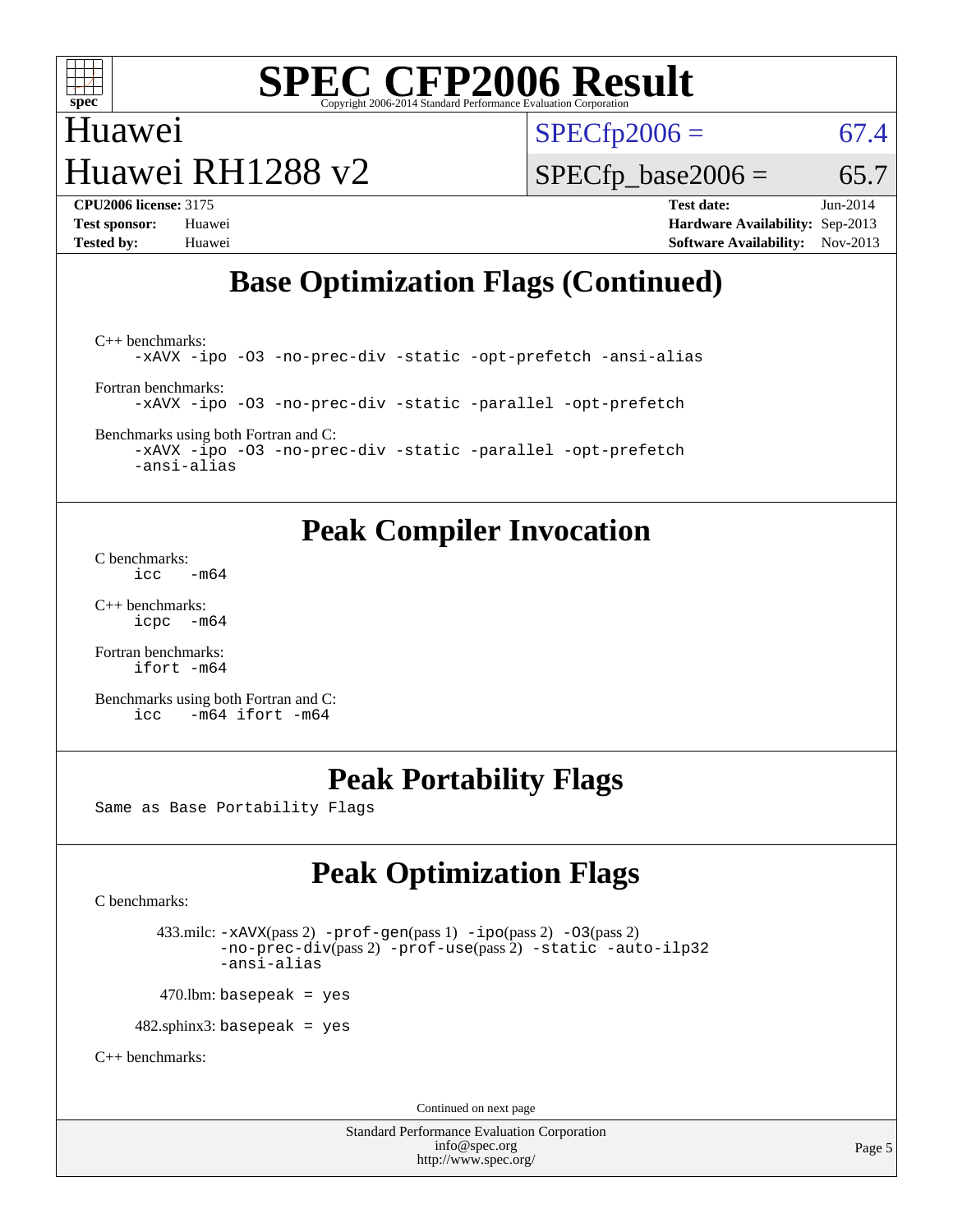

Huawei Huawei RH1288 v2  $SPECTp2006 = 67.4$ 

 $SPECTp\_base2006 = 65.7$ 

**[CPU2006 license:](http://www.spec.org/auto/cpu2006/Docs/result-fields.html#CPU2006license)** 3175 **[Test date:](http://www.spec.org/auto/cpu2006/Docs/result-fields.html#Testdate)** Jun-2014 **[Test sponsor:](http://www.spec.org/auto/cpu2006/Docs/result-fields.html#Testsponsor)** Huawei **[Hardware Availability:](http://www.spec.org/auto/cpu2006/Docs/result-fields.html#HardwareAvailability)** Sep-2013 **[Tested by:](http://www.spec.org/auto/cpu2006/Docs/result-fields.html#Testedby)** Huawei **[Software Availability:](http://www.spec.org/auto/cpu2006/Docs/result-fields.html#SoftwareAvailability)** Nov-2013

# **[Peak Optimization Flags \(Continued\)](http://www.spec.org/auto/cpu2006/Docs/result-fields.html#PeakOptimizationFlags)**

 444.namd: [-xAVX](http://www.spec.org/cpu2006/results/res2014q3/cpu2006-20140612-29886.flags.html#user_peakPASS2_CXXFLAGSPASS2_LDFLAGS444_namd_f-xAVX)(pass 2) [-prof-gen](http://www.spec.org/cpu2006/results/res2014q3/cpu2006-20140612-29886.flags.html#user_peakPASS1_CXXFLAGSPASS1_LDFLAGS444_namd_prof_gen_e43856698f6ca7b7e442dfd80e94a8fc)(pass 1) [-ipo](http://www.spec.org/cpu2006/results/res2014q3/cpu2006-20140612-29886.flags.html#user_peakPASS2_CXXFLAGSPASS2_LDFLAGS444_namd_f-ipo)(pass 2) [-O3](http://www.spec.org/cpu2006/results/res2014q3/cpu2006-20140612-29886.flags.html#user_peakPASS2_CXXFLAGSPASS2_LDFLAGS444_namd_f-O3)(pass 2) [-no-prec-div](http://www.spec.org/cpu2006/results/res2014q3/cpu2006-20140612-29886.flags.html#user_peakPASS2_CXXFLAGSPASS2_LDFLAGS444_namd_f-no-prec-div)(pass 2) [-prof-use](http://www.spec.org/cpu2006/results/res2014q3/cpu2006-20140612-29886.flags.html#user_peakPASS2_CXXFLAGSPASS2_LDFLAGS444_namd_prof_use_bccf7792157ff70d64e32fe3e1250b55)(pass 2) [-fno-alias](http://www.spec.org/cpu2006/results/res2014q3/cpu2006-20140612-29886.flags.html#user_peakCXXOPTIMIZEOPTIMIZE444_namd_f-no-alias_694e77f6c5a51e658e82ccff53a9e63a) [-auto-ilp32](http://www.spec.org/cpu2006/results/res2014q3/cpu2006-20140612-29886.flags.html#user_peakCXXOPTIMIZE444_namd_f-auto-ilp32) 447.dealII: basepeak = yes 450.soplex: basepeak = yes 453.povray: [-xAVX](http://www.spec.org/cpu2006/results/res2014q3/cpu2006-20140612-29886.flags.html#user_peakPASS2_CXXFLAGSPASS2_LDFLAGS453_povray_f-xAVX)(pass 2) [-prof-gen](http://www.spec.org/cpu2006/results/res2014q3/cpu2006-20140612-29886.flags.html#user_peakPASS1_CXXFLAGSPASS1_LDFLAGS453_povray_prof_gen_e43856698f6ca7b7e442dfd80e94a8fc)(pass 1) [-ipo](http://www.spec.org/cpu2006/results/res2014q3/cpu2006-20140612-29886.flags.html#user_peakPASS2_CXXFLAGSPASS2_LDFLAGS453_povray_f-ipo)(pass 2) [-O3](http://www.spec.org/cpu2006/results/res2014q3/cpu2006-20140612-29886.flags.html#user_peakPASS2_CXXFLAGSPASS2_LDFLAGS453_povray_f-O3)(pass 2) [-no-prec-div](http://www.spec.org/cpu2006/results/res2014q3/cpu2006-20140612-29886.flags.html#user_peakPASS2_CXXFLAGSPASS2_LDFLAGS453_povray_f-no-prec-div)(pass 2) [-prof-use](http://www.spec.org/cpu2006/results/res2014q3/cpu2006-20140612-29886.flags.html#user_peakPASS2_CXXFLAGSPASS2_LDFLAGS453_povray_prof_use_bccf7792157ff70d64e32fe3e1250b55)(pass 2) [-unroll4](http://www.spec.org/cpu2006/results/res2014q3/cpu2006-20140612-29886.flags.html#user_peakCXXOPTIMIZE453_povray_f-unroll_4e5e4ed65b7fd20bdcd365bec371b81f) [-ansi-alias](http://www.spec.org/cpu2006/results/res2014q3/cpu2006-20140612-29886.flags.html#user_peakCXXOPTIMIZE453_povray_f-ansi-alias) [Fortran benchmarks](http://www.spec.org/auto/cpu2006/Docs/result-fields.html#Fortranbenchmarks): 410.bwaves: basepeak = yes 416.gamess:  $-x$ AVX(pass 2)  $-p$ rof-gen(pass 1)  $-i$ po(pass 2)  $-$ O3(pass 2) [-no-prec-div](http://www.spec.org/cpu2006/results/res2014q3/cpu2006-20140612-29886.flags.html#user_peakPASS2_FFLAGSPASS2_LDFLAGS416_gamess_f-no-prec-div)(pass 2) [-prof-use](http://www.spec.org/cpu2006/results/res2014q3/cpu2006-20140612-29886.flags.html#user_peakPASS2_FFLAGSPASS2_LDFLAGS416_gamess_prof_use_bccf7792157ff70d64e32fe3e1250b55)(pass 2) [-unroll2](http://www.spec.org/cpu2006/results/res2014q3/cpu2006-20140612-29886.flags.html#user_peakOPTIMIZE416_gamess_f-unroll_784dae83bebfb236979b41d2422d7ec2) [-inline-level=0](http://www.spec.org/cpu2006/results/res2014q3/cpu2006-20140612-29886.flags.html#user_peakOPTIMIZE416_gamess_f-inline-level_318d07a09274ad25e8d15dbfaa68ba50) [-scalar-rep-](http://www.spec.org/cpu2006/results/res2014q3/cpu2006-20140612-29886.flags.html#user_peakOPTIMIZE416_gamess_f-disablescalarrep_abbcad04450fb118e4809c81d83c8a1d) [-static](http://www.spec.org/cpu2006/results/res2014q3/cpu2006-20140612-29886.flags.html#user_peakOPTIMIZE416_gamess_f-static) 434.zeusmp: basepeak = yes 437.leslie3d: basepeak = yes 459.GemsFDTD: [-xAVX](http://www.spec.org/cpu2006/results/res2014q3/cpu2006-20140612-29886.flags.html#user_peakPASS2_FFLAGSPASS2_LDFLAGS459_GemsFDTD_f-xAVX)(pass 2) [-prof-gen](http://www.spec.org/cpu2006/results/res2014q3/cpu2006-20140612-29886.flags.html#user_peakPASS1_FFLAGSPASS1_LDFLAGS459_GemsFDTD_prof_gen_e43856698f6ca7b7e442dfd80e94a8fc)(pass 1) [-ipo](http://www.spec.org/cpu2006/results/res2014q3/cpu2006-20140612-29886.flags.html#user_peakPASS2_FFLAGSPASS2_LDFLAGS459_GemsFDTD_f-ipo)(pass 2) [-O3](http://www.spec.org/cpu2006/results/res2014q3/cpu2006-20140612-29886.flags.html#user_peakPASS2_FFLAGSPASS2_LDFLAGS459_GemsFDTD_f-O3)(pass 2) [-no-prec-div](http://www.spec.org/cpu2006/results/res2014q3/cpu2006-20140612-29886.flags.html#user_peakPASS2_FFLAGSPASS2_LDFLAGS459_GemsFDTD_f-no-prec-div)(pass 2) [-prof-use](http://www.spec.org/cpu2006/results/res2014q3/cpu2006-20140612-29886.flags.html#user_peakPASS2_FFLAGSPASS2_LDFLAGS459_GemsFDTD_prof_use_bccf7792157ff70d64e32fe3e1250b55)(pass 2) [-unroll2](http://www.spec.org/cpu2006/results/res2014q3/cpu2006-20140612-29886.flags.html#user_peakOPTIMIZE459_GemsFDTD_f-unroll_784dae83bebfb236979b41d2422d7ec2) [-inline-level=0](http://www.spec.org/cpu2006/results/res2014q3/cpu2006-20140612-29886.flags.html#user_peakOPTIMIZE459_GemsFDTD_f-inline-level_318d07a09274ad25e8d15dbfaa68ba50) [-opt-prefetch](http://www.spec.org/cpu2006/results/res2014q3/cpu2006-20140612-29886.flags.html#user_peakOPTIMIZE459_GemsFDTD_f-opt-prefetch) [-parallel](http://www.spec.org/cpu2006/results/res2014q3/cpu2006-20140612-29886.flags.html#user_peakOPTIMIZE459_GemsFDTD_f-parallel)  $465$ .tonto:  $-x$ AVX(pass 2)  $-p$ rof-gen(pass 1)  $-p$ o(pass 2)  $-03$ (pass 2) [-no-prec-div](http://www.spec.org/cpu2006/results/res2014q3/cpu2006-20140612-29886.flags.html#user_peakPASS2_FFLAGSPASS2_LDFLAGS465_tonto_f-no-prec-div)(pass 2) [-prof-use](http://www.spec.org/cpu2006/results/res2014q3/cpu2006-20140612-29886.flags.html#user_peakPASS2_FFLAGSPASS2_LDFLAGS465_tonto_prof_use_bccf7792157ff70d64e32fe3e1250b55)(pass 2) [-inline-calloc](http://www.spec.org/cpu2006/results/res2014q3/cpu2006-20140612-29886.flags.html#user_peakOPTIMIZE465_tonto_f-inline-calloc) [-opt-malloc-options=3](http://www.spec.org/cpu2006/results/res2014q3/cpu2006-20140612-29886.flags.html#user_peakOPTIMIZE465_tonto_f-opt-malloc-options_13ab9b803cf986b4ee62f0a5998c2238) [-auto](http://www.spec.org/cpu2006/results/res2014q3/cpu2006-20140612-29886.flags.html#user_peakOPTIMIZE465_tonto_f-auto) [-unroll4](http://www.spec.org/cpu2006/results/res2014q3/cpu2006-20140612-29886.flags.html#user_peakOPTIMIZE465_tonto_f-unroll_4e5e4ed65b7fd20bdcd365bec371b81f) [Benchmarks using both Fortran and C](http://www.spec.org/auto/cpu2006/Docs/result-fields.html#BenchmarksusingbothFortranandC): 435.gromacs: basepeak = yes 436.cactusADM: basepeak = yes 454.calculix: [-xAVX](http://www.spec.org/cpu2006/results/res2014q3/cpu2006-20140612-29886.flags.html#user_peakOPTIMIZE454_calculix_f-xAVX) [-ipo](http://www.spec.org/cpu2006/results/res2014q3/cpu2006-20140612-29886.flags.html#user_peakOPTIMIZE454_calculix_f-ipo) [-O3](http://www.spec.org/cpu2006/results/res2014q3/cpu2006-20140612-29886.flags.html#user_peakOPTIMIZE454_calculix_f-O3) [-no-prec-div](http://www.spec.org/cpu2006/results/res2014q3/cpu2006-20140612-29886.flags.html#user_peakOPTIMIZE454_calculix_f-no-prec-div) [-auto-ilp32](http://www.spec.org/cpu2006/results/res2014q3/cpu2006-20140612-29886.flags.html#user_peakCOPTIMIZE454_calculix_f-auto-ilp32) [-ansi-alias](http://www.spec.org/cpu2006/results/res2014q3/cpu2006-20140612-29886.flags.html#user_peakCOPTIMIZE454_calculix_f-ansi-alias)  $481.$ wrf: basepeak = yes The flags files that were used to format this result can be browsed at <http://www.spec.org/cpu2006/flags/Intel-ic12.1-official-linux64.20120425.html> <http://www.spec.org/cpu2006/flags/Huawei-Platform-Settings-V1.0-IVB-RevG.html> You can also download the XML flags sources by saving the following links: <http://www.spec.org/cpu2006/flags/Intel-ic12.1-official-linux64.20120425.xml> <http://www.spec.org/cpu2006/flags/Huawei-Platform-Settings-V1.0-IVB-RevG.xml>